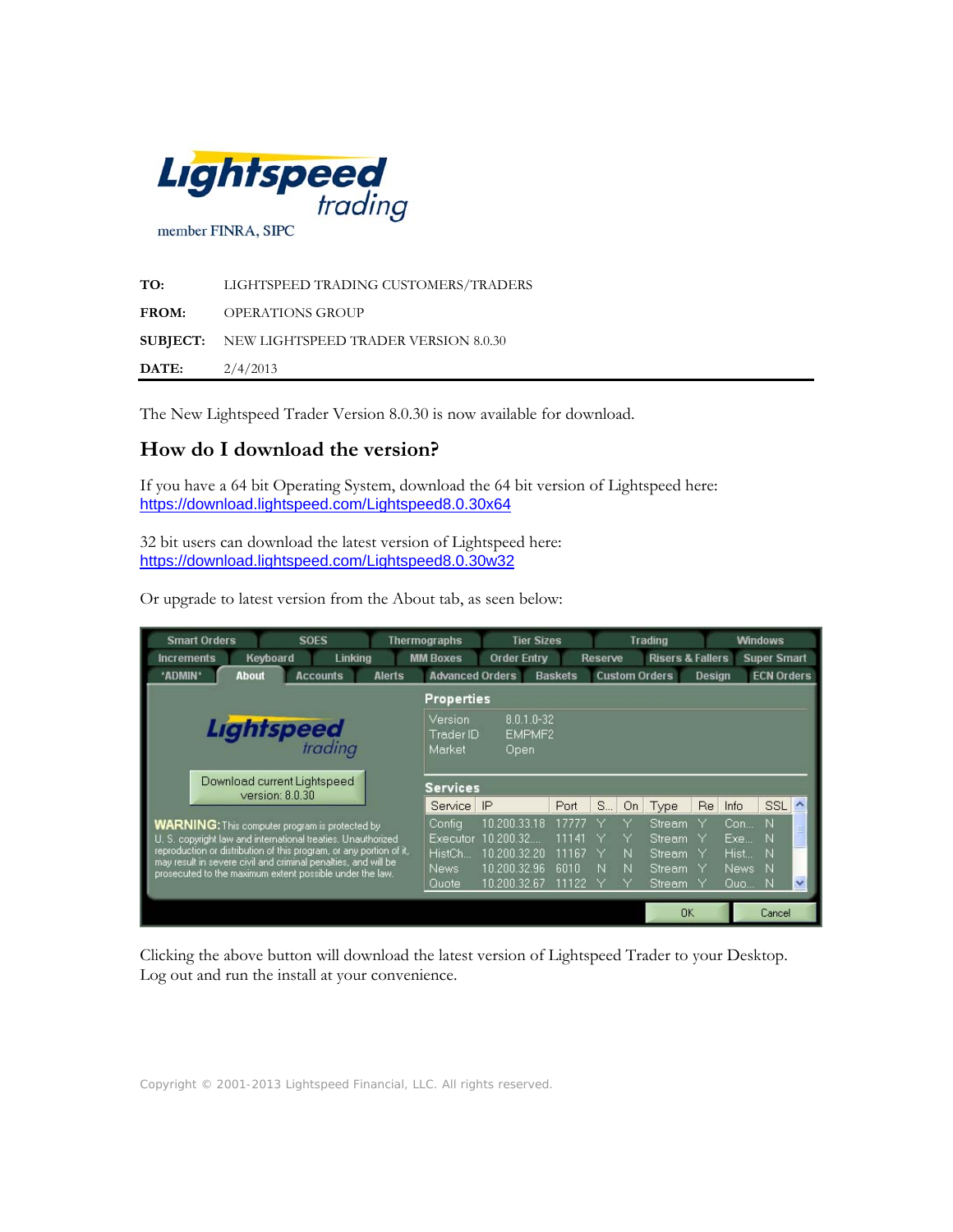# **What changes should I look for?**

#### **Greeks in Option Chain**

Add Greeks columns by right clicking on the chain and selecting Change Columns. Change the dropdown to Greeks and select from:

| ш                                                                                                      | $C \parallel X$<br>Chain Apple Inc., Mar 16, '13 |       |        |            |              |        |        |           |        |            |                    |               |
|--------------------------------------------------------------------------------------------------------|--------------------------------------------------|-------|--------|------------|--------------|--------|--------|-----------|--------|------------|--------------------|---------------|
| Near Money - 4<br>F.<br><b>AAPL</b><br>451.38<br>451.17 x 451.38 24.432.724<br>Mar 16, '13<br>$+11.50$ |                                                  |       |        |            |              |        |        |           |        |            |                    |               |
| Calls                                                                                                  | Bid                                              | Ask   | Volume | Last Price | <b>Delta</b> | Gamma  | Rho.   | Theta     | Vegal  | Volatility | <b>Expiration</b>  | <b>Strike</b> |
| !AAPL/130316C445    20.40    20.55                                                                     |                                                  |       | 954    | 20.60      | 0.5571       | 0.0087 | 0.286  | $-0.2011$ | 0.6293 |            | 0.2898 Mar 16, 13  | 445.00        |
| !AAPL/130316C450   17.85                                                                               |                                                  | 18.05 | 2,581  | 17.95      | 0.514        | 0.0087 | 0.2651 | $-0.2013$ | 0.6357 |            | 0.2889 Mar 16, '13 | 450.00        |
| !AAPL/130316C455                                                                                       | 15.55                                            | 15.70 | 1,040  | 15.50      | 0.4708       | 0.0087 | 0.2459 | $-0.1995$ | 0.6344 |            | 0.2878 Mar 16, 13  | 455.00        |
| !AAPL/130316C460    13.50                                                                              |                                                  | 13.60 | 1,431  | 13.80      | 0.4284       | 0.0086 | 0.2246 | $-0.196$  | 0.6259 |            | 0.2873 Mar 16, '13 | 460.00        |
|                                                                                                        |                                                  |       |        |            |              |        |        |           |        |            |                    |               |
|                                                                                                        |                                                  |       |        |            |              |        |        |           |        |            |                    |               |

- Delta: Measures impact of a change in price of the underlying symbol.
- Gamma: Measures impact of a change in the delta.
- Vega: Measures impact of a change in the volatility.
- Theta: Also known as time decay, this measures impact of a change in time remaining.
- Rho: Measures impact of a change in interest rates
- Volatility: This is the implied volatility based on the median of the bid and ask price.
- Volatility  $\%$ : This is the volatility displayed as a  $\%$  instead of as a decimal.

Click for Easy Symbol Setting when Unlinked

## **New Option Level 2**

Added functionality to the Option L2 including Time and Sales, Positions, Greeks and Order Entry:



Copyright © 2001-2013 Lightspeed Financial, LLC. All rights reserved.